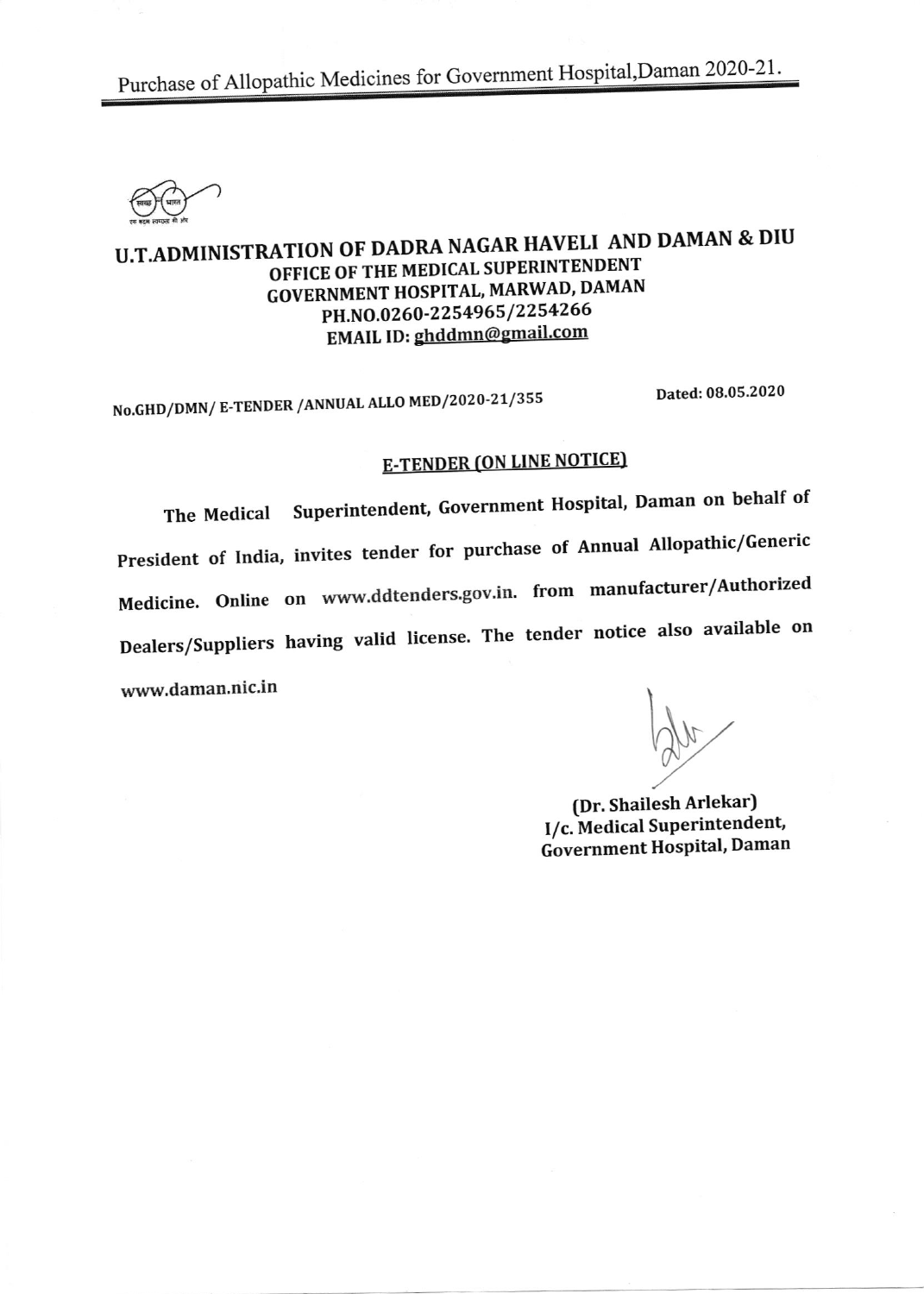#### U.T.ADMINISTRATION OF DADRA NAGAR HAVELI AND DAMAN & DIU OFFICE OF THE MEDICAL SUPERINTENDENT GOVERNMENT HOSPITAI, MARWAD, DAMAN PH.NO.0260-2254965/2254266 EMAIL ID: ghddmn@gmail.com

#### No.GHD/DMN/ E-TENDER /ANNUAL ALL0 MED /2o2o-2t/3SS Dated: 08.05.2020

#### E-TENDER (ON LINE) NOTICE

The Medical Superintendent, Government Hospital, Daman on behalf of president of India, invites tenders for following items through on -line on http: //ddtenders.gov.in from the manufacturer/Authorized Dealers/suppliers having valid License. The tender notice also available on www.daman.nic.in

| Sr.                                                                                                | <b>Description Items</b>                                                                                                  | <b>Estimated</b> cost | EMD (in the    | <b>Tender fees</b> |  |  |  |
|----------------------------------------------------------------------------------------------------|---------------------------------------------------------------------------------------------------------------------------|-----------------------|----------------|--------------------|--|--|--|
| No.                                                                                                |                                                                                                                           |                       | form of FDR)   | (Non refundable    |  |  |  |
| 01                                                                                                 | Annual<br>of<br>Purchase<br>Allopathic/Generic<br>used<br>Medicine for<br>at<br>Hospital,<br>Government<br>Daman 2020-21. | Rs.46,42,136/-        | Rs. 1,39,264/- | Rs.2000/-          |  |  |  |
|                                                                                                    | 08.05.2020<br>Bid document downloading start date :                                                                       |                       |                |                    |  |  |  |
| up to 01.06.2020 by 12.00 hours.<br>Last date of submission of online tender document:             |                                                                                                                           |                       |                |                    |  |  |  |
|                                                                                                    | 01.06.2020 at 15.00 hours.<br>On line opening of Technical Bid:                                                           |                       |                |                    |  |  |  |
| After technical stage evaluation<br>On line opening of Financial Bid:                              |                                                                                                                           |                       |                |                    |  |  |  |
| Bidders have to submit price bid in Electronic format only on www.ddtenders.gov.in till the        |                                                                                                                           |                       |                |                    |  |  |  |
| last date and time for submission. Price bid in physical formant shall not be accepted in any      |                                                                                                                           |                       |                |                    |  |  |  |
| case.                                                                                              |                                                                                                                           |                       |                |                    |  |  |  |
| Submission of tender fees in the form of DD, EMD in the form of FDR and other supporting           |                                                                                                                           |                       |                |                    |  |  |  |
|                                                                                                    | documents i.e. copy of valid license from competent authority, copy of GST Registration and                               |                       |                |                    |  |  |  |
| copy of PAN of income Tax etc, and terms and condition duly signed in hard copy as well as         |                                                                                                                           |                       |                |                    |  |  |  |
| online to the undersigned by RPAD/Speed post/by hand on or before 01.06.2020 upto 12.00            |                                                                                                                           |                       |                |                    |  |  |  |
| hours, however, Tender Inviting authority shall not be responsible for any postal delay.           |                                                                                                                           |                       |                |                    |  |  |  |
| The tender inviting authority reserves the right to accept or reject any or all the tenders to be  |                                                                                                                           |                       |                |                    |  |  |  |
| received without assigning any reasons thereof.                                                    |                                                                                                                           |                       |                |                    |  |  |  |
| Bidder shall have to post their queries on E-mail address: ghddmn@gmail.com on or before           |                                                                                                                           |                       |                |                    |  |  |  |
| dated 01.06.2020 upto 11.00 hours.                                                                 |                                                                                                                           |                       |                |                    |  |  |  |
| In case bidder needs any clarification or if training required for participating in online tender, |                                                                                                                           |                       |                |                    |  |  |  |
| they can contact the following website.                                                            |                                                                                                                           |                       |                |                    |  |  |  |
| www.ddtenders.gov.in                                                                               |                                                                                                                           |                       |                |                    |  |  |  |
|                                                                                                    | www.daman.nic.in                                                                                                          |                       |                |                    |  |  |  |
|                                                                                                    |                                                                                                                           |                       |                |                    |  |  |  |

(Dr. Shailesh Arlekar) I/c. Medical Superintendent, Govemment Hospital, Daman